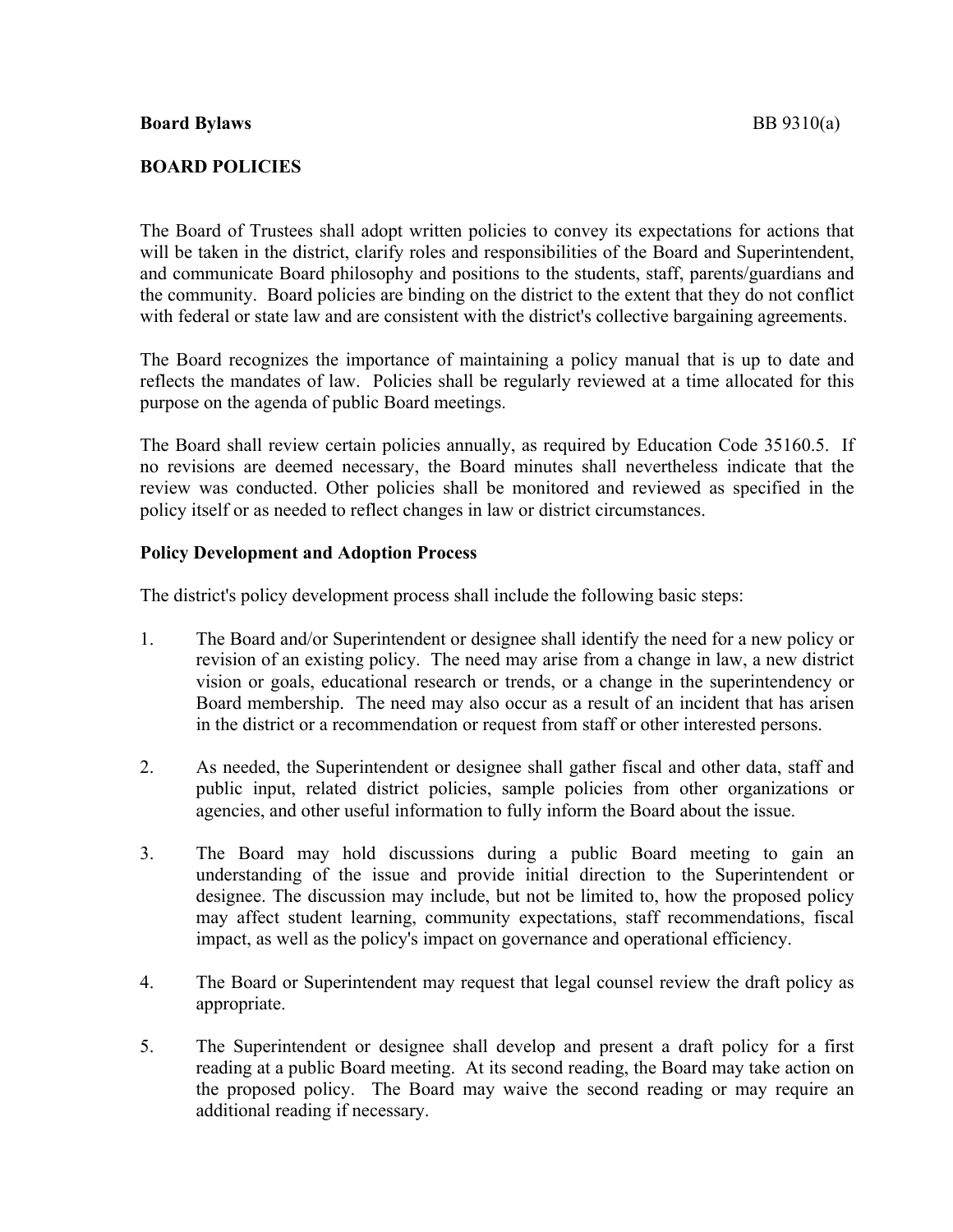# **BOARD POLICIES** (continued)

Only policies formally adopted by a majority vote of the Board shall constitute official Board policy.

The district's policy development process may be revised or expanded as needed based on the issue being considered, the need for more information, or to provide greater opportunities for consultation and public input.

Policies shall become effective upon Board adoption or at a future date designated by the Board at the time of adoption.

### **Board Bylaws**

The Board shall prescribe and enforce rules for its own government consistent with state law and regulations. (Education Code 35010)

Bylaws Board of Trustees operations may be developed, adopted, and amended following the same procedures as those used for the adoption or amendment of Board policy.

#### **Administrative Regulations**

The Superintendent or designee shall be responsible for developing and enforcing administrative regulations for the operation of the district. Administrative regulations shall be consistent with law and Board policy and shall be designed to promote the achievement of district goals and objectives. Administrative regulations may describe specific actions to be taken, roles and responsibilities of staff, timelines, and/or other necessary provisions. The Superintendent or designee also may develop procedures manuals, handbooks, or other guides to carry out the intent of Board policy.

When Board policies are amended, the Superintendent or designee shall review corresponding regulations to ensure that they conform to the intent of the revised policy. In case of conflict between administrative regulation and Board policy, policy shall prevail.

#### **Monitoring and Evaluation**

At the time a policy is adopted, the Board and Superintendent or designee shall determine whether an evaluation of the policy should be scheduled and, if so, shall agree upon a timeline and measures for evaluating the effectiveness of the policy in achieving its purpose.

#### **Access to Policies**

The Superintendent or designee shall ensure that all district employees and the public have access to an up-to-date district policy manual. A public copy of the policy manual shall be maintained at the district central office and at each school site. These copies shall be maintained either electronically or by paper copy.